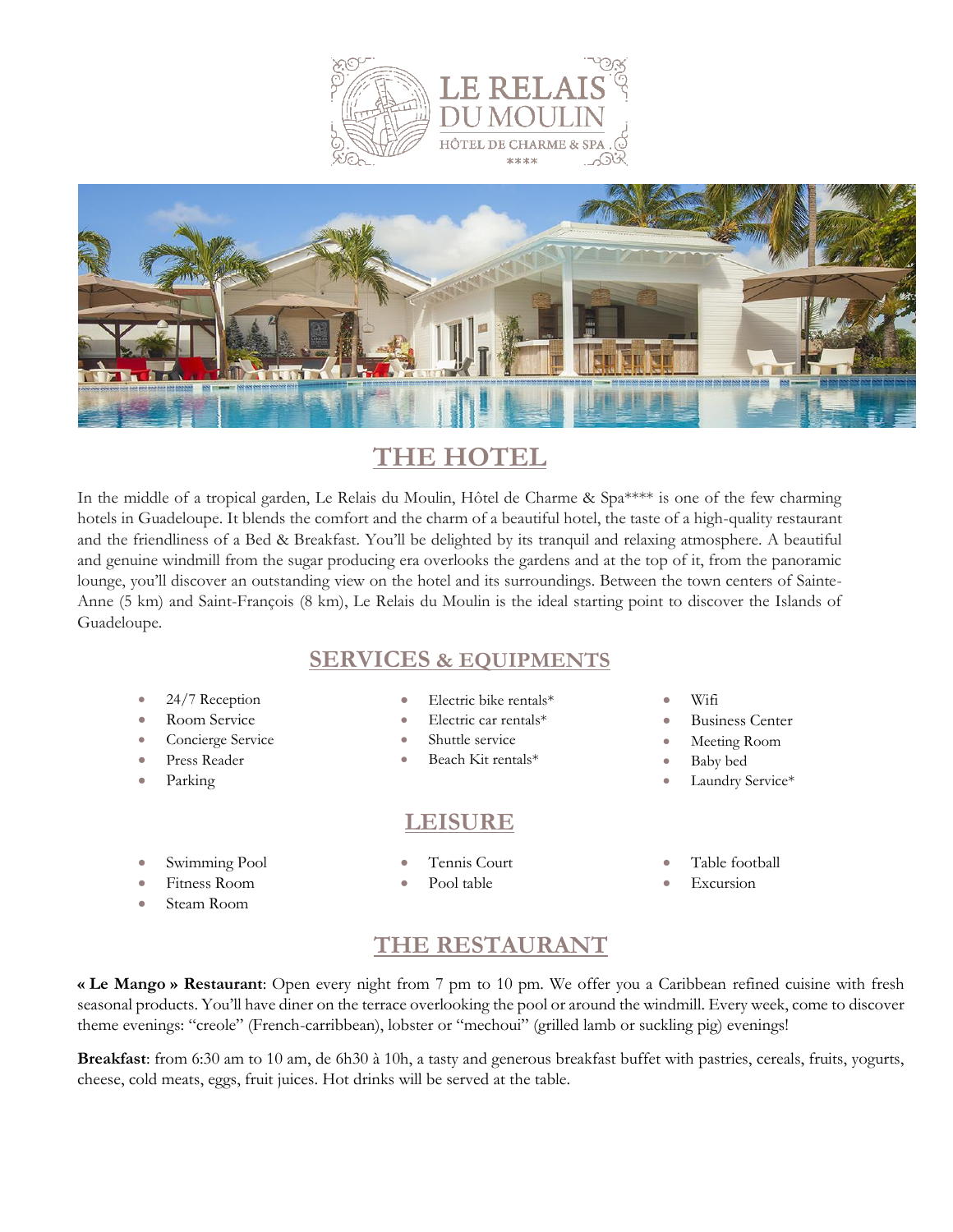**Le Snack**: From noon, enjoy our snack option around the pool!

Le Pool Bar: from 10 am to 6 pm, taste our fruit cocktails, pressed fruits at the Pool Bar...

**Lounge Bar:** from 6 pm, taste our home-made cocktails with local tapas. Cigar humidifier also available.

## **SPA**

Close to the Pool Bar, the Spa is equipped with 2 wellness rooms, and is open every day from 9 am to 12:30 pm and from 3 pm to 7:30 pm (subject to seasonal changes). As a partner of Sothys and Bernard Cassière, The Spa also has at your disposal a boutique to extend the benefits of your treatments.

# **ROOMS**

40 bungalows, 15 Junior Suites et 5 Superior Jacuzzi Suites with French Caribbean design are spread out amongst a floral and lush tropical garden. Handicap accessible rooms are available.





*Spread out in a semi-circle around the windmill, discover our 40-high-quality colored bungalow. These rooms are equipped with a private terrace.* 



### *Key Information :*

- *Surface : 22m² + 8 m² terrace*
- *Maximum occupancy: 2 adults and 1 baby (baby bed only)*
- *The local tax is to pay at the hotel: 2,50*  $\epsilon$ */pers.*

*/night Equipments : High-quality bedding, bathroom with bath and a hairdryer, independent toilets, air conditioning, flat screen TV, phone\*, high speed wifi, coffee machine and kettle with coffee and tea, mini bar\*, private terrace.*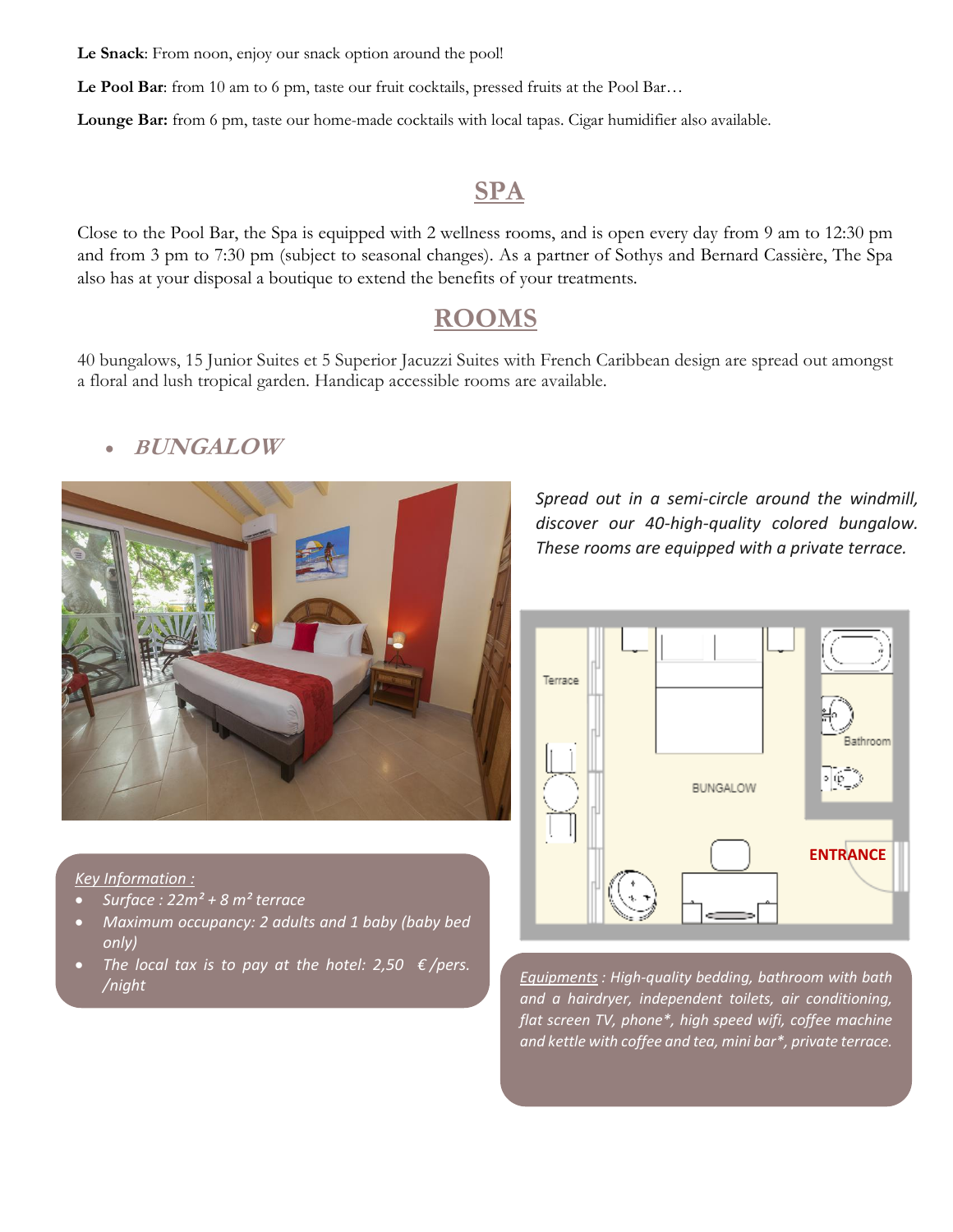## • **JUNIOR SUITE**



#### *Key Information*

- *Surface : 42m² + 12 m² terrace*
- *Maximum occupancy: 2 adults and 2 kids or 3 adults*
- *The local tax is to pay at the hotel: 2,50 € /pers. /night*
- *Handicap accessible Junior Suites are available, please contact us for further information.*



• **SUPERIOR SUITE**



The 15 junior Suites are duplex rooms with a queenbed equipped bedroom in the mezzanine, a living area on the ground floor with a convertible and a 12 m<sup>2</sup> spacious terrace.



*Equipments : High-quality bedding, bathroom with bath and a hairdryer, independent toilets, air conditioning, flat screen TV, phone\*, high speed wifi, coffee machine and kettle with coffee and tea, mini bar\*, private terrace.*





*\*Services en supplément*